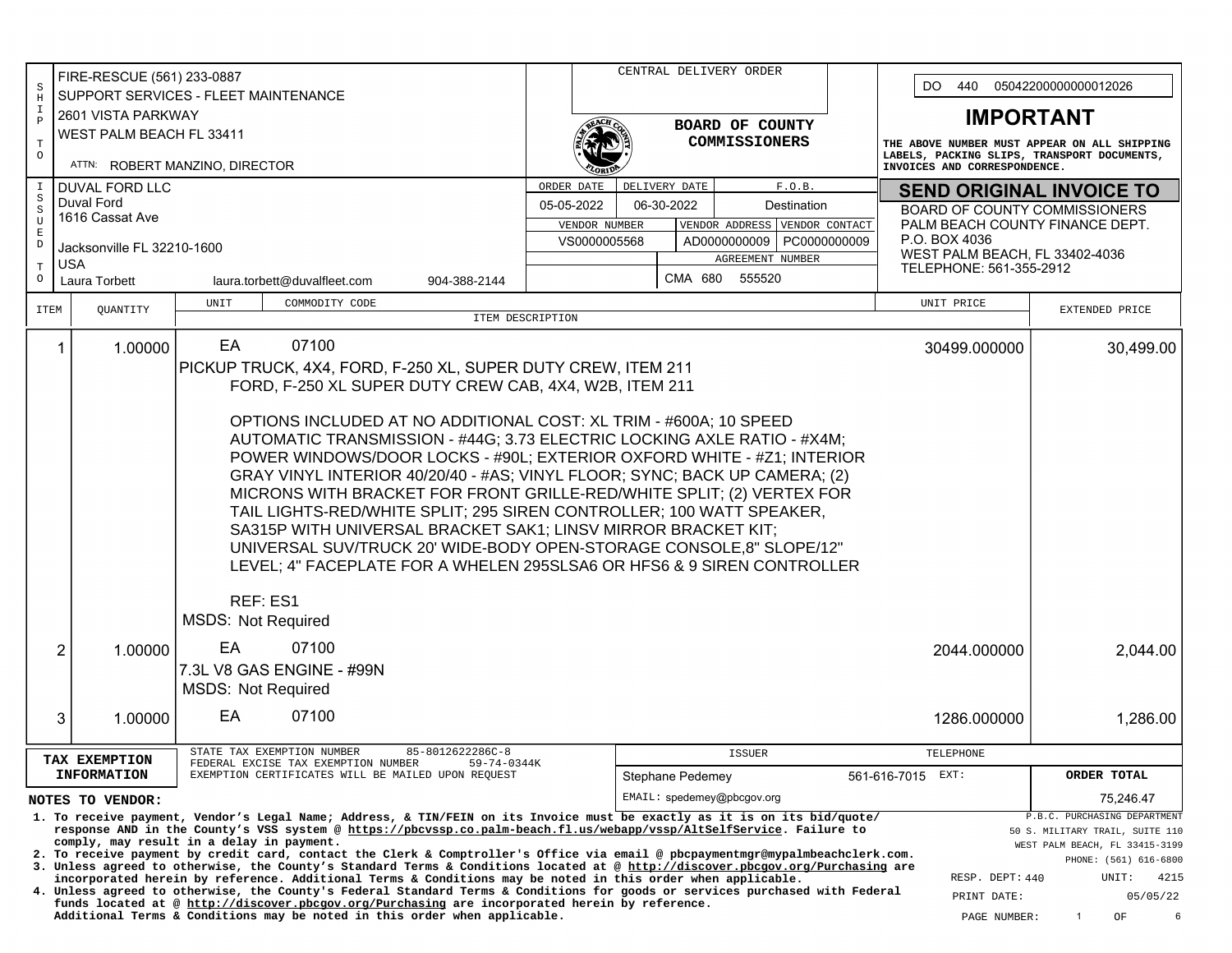|                              | FIRE-RESCUE (561) 233-0887    |                                                                                                                                                                                                                                                   |                                  |  |                  | CENTRAL DELIVERY ORDER                          |                |                   |                                                                                                                             |                                                                 |  |  |
|------------------------------|-------------------------------|---------------------------------------------------------------------------------------------------------------------------------------------------------------------------------------------------------------------------------------------------|----------------------------------|--|------------------|-------------------------------------------------|----------------|-------------------|-----------------------------------------------------------------------------------------------------------------------------|-----------------------------------------------------------------|--|--|
| S<br>$\, {\rm H}$            |                               | SUPPORT SERVICES - FLEET MAINTENANCE                                                                                                                                                                                                              |                                  |  |                  |                                                 |                | DO.<br>440        | 05042200000000012026                                                                                                        |                                                                 |  |  |
| I<br>$\, {\bf P}$            | 2601 VISTA PARKWAY            |                                                                                                                                                                                                                                                   |                                  |  |                  |                                                 |                | <b>IMPORTANT</b>  |                                                                                                                             |                                                                 |  |  |
| $\mathbf T$                  | WEST PALM BEACH FL 33411      |                                                                                                                                                                                                                                                   | BOARD OF COUNTY<br>COMMISSIONERS |  |                  |                                                 |                |                   | THE ABOVE NUMBER MUST APPEAR ON ALL SHIPPING<br>LABELS, PACKING SLIPS, TRANSPORT DOCUMENTS,<br>INVOICES AND CORRESPONDENCE. |                                                                 |  |  |
| $\circ$                      |                               | ATTN: ROBERT MANZINO, DIRECTOR                                                                                                                                                                                                                    |                                  |  |                  |                                                 |                |                   |                                                                                                                             |                                                                 |  |  |
| $\mathbbm{1}$                | <b>DUVAL FORD LLC</b>         |                                                                                                                                                                                                                                                   | ORDER DATE                       |  | DELIVERY DATE    |                                                 | F.O.B.         |                   | <b>SEND ORIGINAL INVOICE TO</b>                                                                                             |                                                                 |  |  |
| $\, \mathbb{S} \,$<br>$\,$ S | Duval Ford<br>1616 Cassat Ave |                                                                                                                                                                                                                                                   | 05-05-2022                       |  | 06-30-2022       | Destination                                     |                |                   | <b>BOARD OF COUNTY COMMISSIONERS</b>                                                                                        |                                                                 |  |  |
| U<br>$\mathbf E$             |                               |                                                                                                                                                                                                                                                   | VENDOR NUMBER                    |  |                  | VENDOR ADDRESS                                  | VENDOR CONTACT |                   | PALM BEACH COUNTY FINANCE DEPT.<br>P.O. BOX 4036                                                                            |                                                                 |  |  |
| $\mathbb D$                  | Jacksonville FL 32210-1600    |                                                                                                                                                                                                                                                   | VS0000005568                     |  |                  | AD0000000009   PC0000000009<br>AGREEMENT NUMBER |                |                   | WEST PALM BEACH, FL 33402-4036                                                                                              |                                                                 |  |  |
| $\mathbf T$<br>$\circ$       | <b>USA</b><br>Laura Torbett   | 904-388-2144                                                                                                                                                                                                                                      |                                  |  | CMA 680          | 555520                                          |                |                   | TELEPHONE: 561-355-2912                                                                                                     |                                                                 |  |  |
|                              |                               | laura.torbett@duvalfleet.com                                                                                                                                                                                                                      |                                  |  |                  |                                                 |                |                   |                                                                                                                             |                                                                 |  |  |
| ITEM                         | QUANTITY                      | UNIT<br>COMMODITY CODE                                                                                                                                                                                                                            | ITEM DESCRIPTION                 |  |                  |                                                 |                |                   | UNIT PRICE                                                                                                                  | EXTENDED PRICE                                                  |  |  |
|                              |                               | 176" WHEEL BASE - #LWB                                                                                                                                                                                                                            |                                  |  |                  |                                                 |                |                   |                                                                                                                             |                                                                 |  |  |
|                              |                               | <b>MSDS: Not Required</b>                                                                                                                                                                                                                         |                                  |  |                  |                                                 |                |                   |                                                                                                                             |                                                                 |  |  |
|                              | 1.00000                       | EA<br>07100                                                                                                                                                                                                                                       |                                  |  |                  |                                                 |                |                   | 1445.000000                                                                                                                 |                                                                 |  |  |
|                              | 4                             | TRAILER TOWING PACKAGE W/ 7 WAY WIRING AND 2" BALL - #534                                                                                                                                                                                         |                                  |  |                  |                                                 |                |                   |                                                                                                                             | 1,445.00                                                        |  |  |
|                              |                               | <b>MSDS: Not Required</b>                                                                                                                                                                                                                         |                                  |  |                  |                                                 |                |                   |                                                                                                                             |                                                                 |  |  |
|                              |                               |                                                                                                                                                                                                                                                   |                                  |  |                  |                                                 |                |                   |                                                                                                                             |                                                                 |  |  |
|                              | 5<br>1.00000                  | EA<br>07100                                                                                                                                                                                                                                       |                                  |  |                  |                                                 |                |                   | 269.000000                                                                                                                  | 269.00                                                          |  |  |
|                              |                               | ELECTRIC BRAKE CONTROLLER - #52B                                                                                                                                                                                                                  |                                  |  |                  |                                                 |                |                   |                                                                                                                             |                                                                 |  |  |
|                              |                               | <b>MSDS: Not Required</b>                                                                                                                                                                                                                         |                                  |  |                  |                                                 |                |                   |                                                                                                                             |                                                                 |  |  |
|                              | 1.00000<br>6                  | EA<br>07100                                                                                                                                                                                                                                       |                                  |  |                  |                                                 |                |                   | 44.000000                                                                                                                   | 44.00                                                           |  |  |
|                              |                               | DAYTIME RUNNING LIGHTS - #942                                                                                                                                                                                                                     |                                  |  |                  |                                                 |                |                   |                                                                                                                             |                                                                 |  |  |
|                              |                               | <b>MSDS: Not Required</b>                                                                                                                                                                                                                         |                                  |  |                  |                                                 |                |                   |                                                                                                                             |                                                                 |  |  |
|                              | 7<br>1.00000                  | EA<br>07100                                                                                                                                                                                                                                       |                                  |  |                  |                                                 |                |                   | 124.000000                                                                                                                  | 124.00                                                          |  |  |
|                              |                               | HD SUSPENSION PACKAGE - #67H                                                                                                                                                                                                                      |                                  |  |                  |                                                 |                |                   |                                                                                                                             |                                                                 |  |  |
|                              |                               | <b>MSDS: Not Required</b>                                                                                                                                                                                                                         |                                  |  |                  |                                                 |                |                   |                                                                                                                             |                                                                 |  |  |
|                              |                               | EA<br>07100                                                                                                                                                                                                                                       |                                  |  |                  |                                                 |                |                   |                                                                                                                             |                                                                 |  |  |
|                              | 8<br>1.00000                  | DEEP WINDOW TINT WITH WINDSHIELD STRIP - #TINT 1                                                                                                                                                                                                  |                                  |  |                  |                                                 |                |                   | 265.000000                                                                                                                  | 265.00                                                          |  |  |
|                              |                               | <b>MSDS: Not Required</b>                                                                                                                                                                                                                         |                                  |  |                  |                                                 |                |                   |                                                                                                                             |                                                                 |  |  |
|                              |                               |                                                                                                                                                                                                                                                   |                                  |  |                  |                                                 |                |                   |                                                                                                                             |                                                                 |  |  |
|                              | 9<br>1.00000                  | EA<br>07100                                                                                                                                                                                                                                       |                                  |  |                  |                                                 |                |                   | 594.000000                                                                                                                  | 594.00                                                          |  |  |
|                              | TAX EXEMPTION                 | 85-8012622286C-8<br>STATE TAX EXEMPTION NUMBER<br>FEDERAL EXCISE TAX EXEMPTION NUMBER<br>59-74-0344K                                                                                                                                              |                                  |  |                  | <b>ISSUER</b>                                   |                |                   | TELEPHONE                                                                                                                   |                                                                 |  |  |
|                              | <b>INFORMATION</b>            | EXEMPTION CERTIFICATES WILL BE MAILED UPON REQUEST                                                                                                                                                                                                |                                  |  | Stephane Pedemey |                                                 |                | 561-616-7015 EXT: |                                                                                                                             | ORDER TOTAL                                                     |  |  |
|                              | NOTES TO VENDOR:              |                                                                                                                                                                                                                                                   |                                  |  |                  | EMAIL: spedemey@pbcgov.org                      |                |                   |                                                                                                                             | 75,246.47                                                       |  |  |
|                              |                               | 1. To receive payment, Vendor's Legal Name; Address, & TIN/FEIN on its Invoice must be exactly as it is on its bid/quote/<br>response AND in the County's VSS system @ https://pbcvssp.co.palm-beach.fl.us/webapp/vssp/AltSelfService. Failure to |                                  |  |                  |                                                 |                |                   |                                                                                                                             | P.B.C. PURCHASING DEPARTMENT<br>50 S. MILITARY TRAIL, SUITE 110 |  |  |
|                              |                               | comply, may result in a delay in payment.<br>2. To receive payment by credit card, contact the Clerk & Comptroller's Office via email @ pbcpaymentmgr@mypalmbeachclerk.com.                                                                       |                                  |  |                  |                                                 |                |                   |                                                                                                                             | WEST PALM BEACH, FL 33415-3199                                  |  |  |
|                              |                               | 3. Unless agreed to otherwise, the County's Standard Terms & Conditions located at @ http://discover.pbcgov.org/Purchasing are                                                                                                                    |                                  |  |                  |                                                 |                |                   | RESP. DEPT: 440                                                                                                             | PHONE: (561) 616-6800<br>4215<br>UNIT:                          |  |  |
|                              |                               | incorporated herein by reference. Additional Terms & Conditions may be noted in this order when applicable.<br>4. Unless agreed to otherwise, the County's Federal Standard Terms & Conditions for goods or services purchased with Federal       |                                  |  |                  |                                                 |                |                   | PRINT DATE:                                                                                                                 | 05/05/22                                                        |  |  |
|                              |                               | funds located at @ http://discover.pbcgov.org/Purchasing are incorporated herein by reference.<br>Additional Terms & Conditions may be noted in this order when applicable.                                                                       |                                  |  |                  |                                                 |                |                   | PAGE NUMBER:                                                                                                                | 6<br>$\overline{2}$<br>OF                                       |  |  |
|                              |                               |                                                                                                                                                                                                                                                   |                                  |  |                  |                                                 |                |                   |                                                                                                                             |                                                                 |  |  |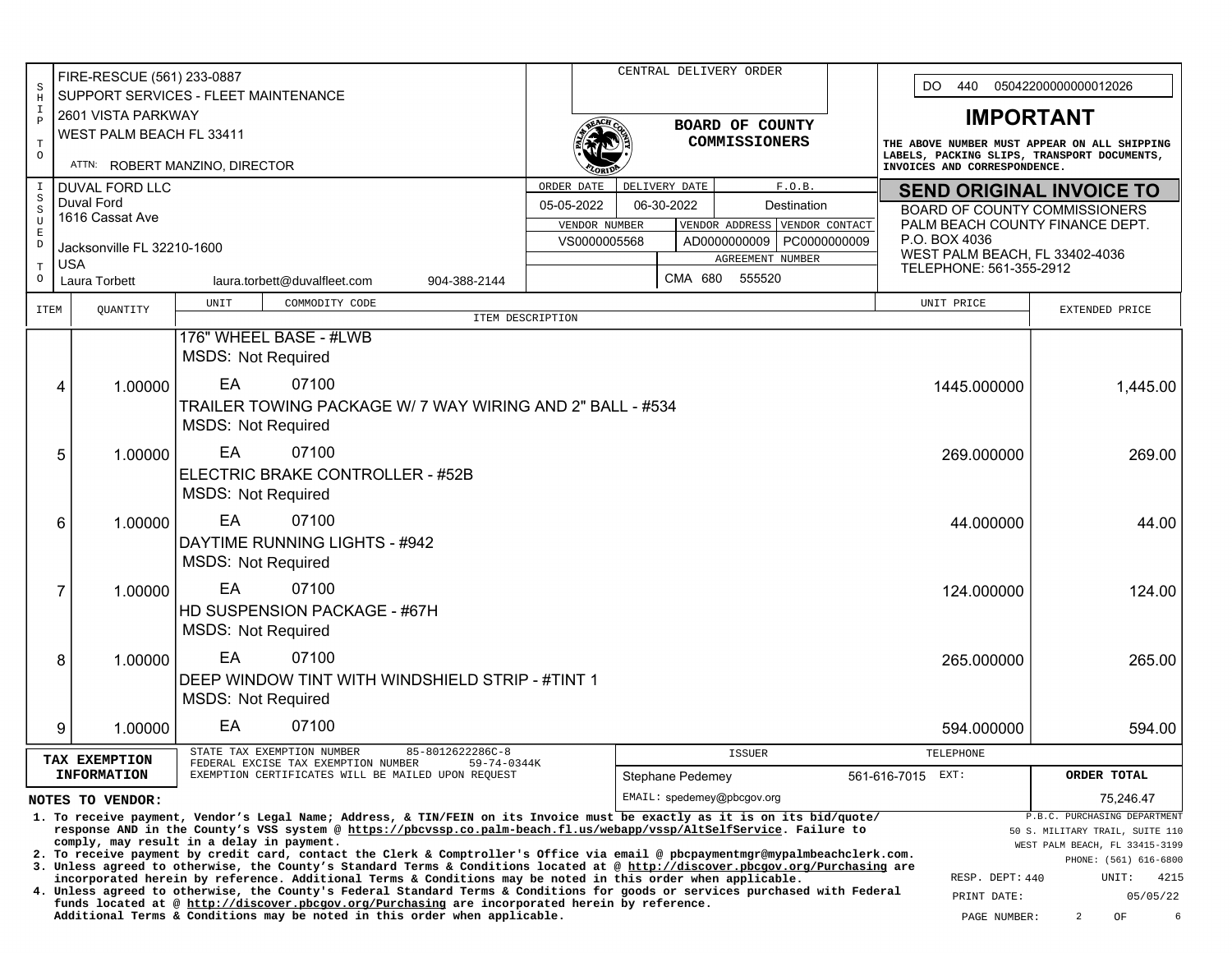| $\rm S$                                                                                                                                                                                                                                           | FIRE-RESCUE (561) 233-0887  |                                                                                                                                                                                                                                               |                  |               | CENTRAL DELIVERY ORDER     |                                 | DO.<br>440<br>05042200000000012026                                                          |                                                 |                                                                 |  |  |
|---------------------------------------------------------------------------------------------------------------------------------------------------------------------------------------------------------------------------------------------------|-----------------------------|-----------------------------------------------------------------------------------------------------------------------------------------------------------------------------------------------------------------------------------------------|------------------|---------------|----------------------------|---------------------------------|---------------------------------------------------------------------------------------------|-------------------------------------------------|-----------------------------------------------------------------|--|--|
| $\, {\rm H}$<br>$\mathbbm{1}$                                                                                                                                                                                                                     | 2601 VISTA PARKWAY          | SUPPORT SERVICES - FLEET MAINTENANCE                                                                                                                                                                                                          |                  |               |                            |                                 |                                                                                             |                                                 |                                                                 |  |  |
| $\, {\bf P}$                                                                                                                                                                                                                                      | WEST PALM BEACH FL 33411    |                                                                                                                                                                                                                                               |                  |               |                            | BOARD OF COUNTY                 |                                                                                             | <b>IMPORTANT</b>                                |                                                                 |  |  |
| $\mathbb T$<br>$\circ$                                                                                                                                                                                                                            |                             |                                                                                                                                                                                                                                               |                  |               |                            | <b>COMMISSIONERS</b>            | THE ABOVE NUMBER MUST APPEAR ON ALL SHIPPING<br>LABELS, PACKING SLIPS, TRANSPORT DOCUMENTS, |                                                 |                                                                 |  |  |
| $\mathbf I$                                                                                                                                                                                                                                       | <b>DUVAL FORD LLC</b>       | ATTN: ROBERT MANZINO, DIRECTOR                                                                                                                                                                                                                | ORDER DATE       |               | DELIVERY DATE              | F.O.B.                          |                                                                                             | INVOICES AND CORRESPONDENCE.                    |                                                                 |  |  |
| $\rm S$<br>$\,$ $\,$ $\,$                                                                                                                                                                                                                         | Duval Ford                  |                                                                                                                                                                                                                                               | 05-05-2022       |               | 06-30-2022                 | Destination                     | <b>SEND ORIGINAL INVOICE TO</b><br><b>BOARD OF COUNTY COMMISSIONERS</b>                     |                                                 |                                                                 |  |  |
| $\mathbf U$<br>$\mathbf E$                                                                                                                                                                                                                        | 1616 Cassat Ave             |                                                                                                                                                                                                                                               |                  | VENDOR NUMBER |                            | VENDOR ADDRESS                  | VENDOR CONTACT                                                                              | PALM BEACH COUNTY FINANCE DEPT.                 |                                                                 |  |  |
| $\mathbb D$                                                                                                                                                                                                                                       | Jacksonville FL 32210-1600  |                                                                                                                                                                                                                                               |                  | VS0000005568  |                            | AD000000009<br>AGREEMENT NUMBER | PC0000000009                                                                                | P.O. BOX 4036<br>WEST PALM BEACH, FL 33402-4036 |                                                                 |  |  |
| $\mathbf T$<br>$\circ$                                                                                                                                                                                                                            | <b>USA</b><br>Laura Torbett | laura.torbett@duvalfleet.com<br>904-388-2144                                                                                                                                                                                                  |                  |               | CMA 680                    | 555520                          |                                                                                             | TELEPHONE: 561-355-2912                         |                                                                 |  |  |
|                                                                                                                                                                                                                                                   |                             | COMMODITY CODE<br>UNIT                                                                                                                                                                                                                        |                  |               |                            |                                 |                                                                                             | UNIT PRICE                                      |                                                                 |  |  |
| <b>ITEM</b>                                                                                                                                                                                                                                       | QUANTITY                    |                                                                                                                                                                                                                                               | ITEM DESCRIPTION |               |                            |                                 |                                                                                             |                                                 | EXTENDED PRICE                                                  |  |  |
|                                                                                                                                                                                                                                                   |                             | SPRAY IN BEDLINER - #85S<br><b>MSDS: Not Required</b>                                                                                                                                                                                         |                  |               |                            |                                 |                                                                                             |                                                 |                                                                 |  |  |
|                                                                                                                                                                                                                                                   | 1.00000<br>10               | EA<br>07100                                                                                                                                                                                                                                   |                  |               |                            |                                 |                                                                                             | 290.000000                                      | 290.00                                                          |  |  |
|                                                                                                                                                                                                                                                   |                             | WEATHERTECH FLOOR MATS 4 PIECE - #WTM4                                                                                                                                                                                                        |                  |               |                            |                                 |                                                                                             |                                                 |                                                                 |  |  |
|                                                                                                                                                                                                                                                   |                             | <b>MSDS: Not Required</b>                                                                                                                                                                                                                     |                  |               |                            |                                 |                                                                                             |                                                 |                                                                 |  |  |
|                                                                                                                                                                                                                                                   | 1.00000<br>11               | EA<br>07100                                                                                                                                                                                                                                   |                  |               |                            |                                 |                                                                                             | 140.000000                                      | 140.00                                                          |  |  |
|                                                                                                                                                                                                                                                   |                             | NEW COUNTY TAG AND TITLE - #TAG                                                                                                                                                                                                               |                  |               |                            |                                 |                                                                                             |                                                 |                                                                 |  |  |
|                                                                                                                                                                                                                                                   |                             | <b>MSDS: Not Required</b>                                                                                                                                                                                                                     |                  |               |                            |                                 |                                                                                             |                                                 |                                                                 |  |  |
|                                                                                                                                                                                                                                                   | 12<br>1.00000               | EA<br>07100                                                                                                                                                                                                                                   |                  |               |                            |                                 |                                                                                             | 3400.000000                                     | 3,400.00                                                        |  |  |
|                                                                                                                                                                                                                                                   |                             | <b>UNMARKED LIGHTING PACKAGE - #LED PKG 11</b>                                                                                                                                                                                                |                  |               |                            |                                 |                                                                                             |                                                 |                                                                 |  |  |
|                                                                                                                                                                                                                                                   |                             | <b>MSDS: Not Required</b>                                                                                                                                                                                                                     |                  |               |                            |                                 |                                                                                             |                                                 |                                                                 |  |  |
|                                                                                                                                                                                                                                                   | 13<br>1.00000               | EA<br>07100                                                                                                                                                                                                                                   |                  |               |                            |                                 |                                                                                             | 584.000000                                      | 584.00                                                          |  |  |
|                                                                                                                                                                                                                                                   |                             | (4) ION T SERIES DUO R/W - #TLI<br><b>MSDS: Not Required</b>                                                                                                                                                                                  |                  |               |                            |                                 |                                                                                             |                                                 |                                                                 |  |  |
|                                                                                                                                                                                                                                                   |                             |                                                                                                                                                                                                                                               |                  |               |                            |                                 |                                                                                             |                                                 |                                                                 |  |  |
|                                                                                                                                                                                                                                                   | 1.00000<br>14               | EA<br>07100                                                                                                                                                                                                                                   |                  |               |                            |                                 |                                                                                             | 584.000000                                      | 584.00                                                          |  |  |
|                                                                                                                                                                                                                                                   |                             | (4) LINZ V SERIES LIGHT, RED WITH WHITE PUDDLE LIGHT - #LINZ<br><b>MSDS: Not Required</b>                                                                                                                                                     |                  |               |                            |                                 |                                                                                             |                                                 |                                                                 |  |  |
|                                                                                                                                                                                                                                                   | 15<br>1.00000               | EA<br>07100                                                                                                                                                                                                                                   |                  |               |                            |                                 |                                                                                             | 923.700000                                      | 923.70                                                          |  |  |
|                                                                                                                                                                                                                                                   | TAX EXEMPTION               | 85-8012622286C-8<br>STATE TAX EXEMPTION NUMBER                                                                                                                                                                                                |                  |               |                            | <b>ISSUER</b>                   |                                                                                             | TELEPHONE                                       |                                                                 |  |  |
|                                                                                                                                                                                                                                                   | <b>INFORMATION</b>          | FEDERAL EXCISE TAX EXEMPTION NUMBER<br>59-74-0344K<br>EXEMPTION CERTIFICATES WILL BE MAILED UPON REQUEST                                                                                                                                      |                  |               | Stephane Pedemey           |                                 |                                                                                             | 561-616-7015<br>EXT:                            | ORDER TOTAL                                                     |  |  |
|                                                                                                                                                                                                                                                   | NOTES TO VENDOR:            |                                                                                                                                                                                                                                               |                  |               | EMAIL: spedemey@pbcgov.org |                                 |                                                                                             |                                                 | 75.246.47                                                       |  |  |
| 1. To receive payment, Vendor's Legal Name; Address, & TIN/FEIN on its Invoice must be exactly as it is on its bid/quote/<br>response AND in the County's VSS system @ https://pbcvssp.co.palm-beach.fl.us/webapp/vssp/AltSelfService. Failure to |                             |                                                                                                                                                                                                                                               |                  |               |                            |                                 |                                                                                             |                                                 | P.B.C. PURCHASING DEPARTMENT<br>50 S. MILITARY TRAIL, SUITE 110 |  |  |
|                                                                                                                                                                                                                                                   |                             | comply, may result in a delay in payment.<br>2. To receive payment by credit card, contact the Clerk & Comptroller's Office via email @ pbcpaymentmgr@mypalmbeachclerk.com.                                                                   |                  |               |                            |                                 |                                                                                             |                                                 | WEST PALM BEACH, FL 33415-3199                                  |  |  |
|                                                                                                                                                                                                                                                   |                             | 3. Unless agreed to otherwise, the County's Standard Terms & Conditions located at @ http://discover.pbcgov.org/Purchasing are<br>incorporated herein by reference. Additional Terms & Conditions may be noted in this order when applicable. |                  |               |                            |                                 |                                                                                             | RESP. DEPT: 440                                 | PHONE: (561) 616-6800<br>UNIT:<br>4215                          |  |  |
|                                                                                                                                                                                                                                                   |                             | 4. Unless agreed to otherwise, the County's Federal Standard Terms & Conditions for goods or services purchased with Federal<br>funds located at @ http://discover.pbcgov.org/Purchasing are incorporated herein by reference.                |                  |               |                            |                                 |                                                                                             | PRINT DATE:                                     | 05/05/22                                                        |  |  |
|                                                                                                                                                                                                                                                   |                             | Additional Terms & Conditions may be noted in this order when applicable.                                                                                                                                                                     |                  |               |                            |                                 |                                                                                             | PAGE NUMBER:                                    | 3<br>OF<br>6                                                    |  |  |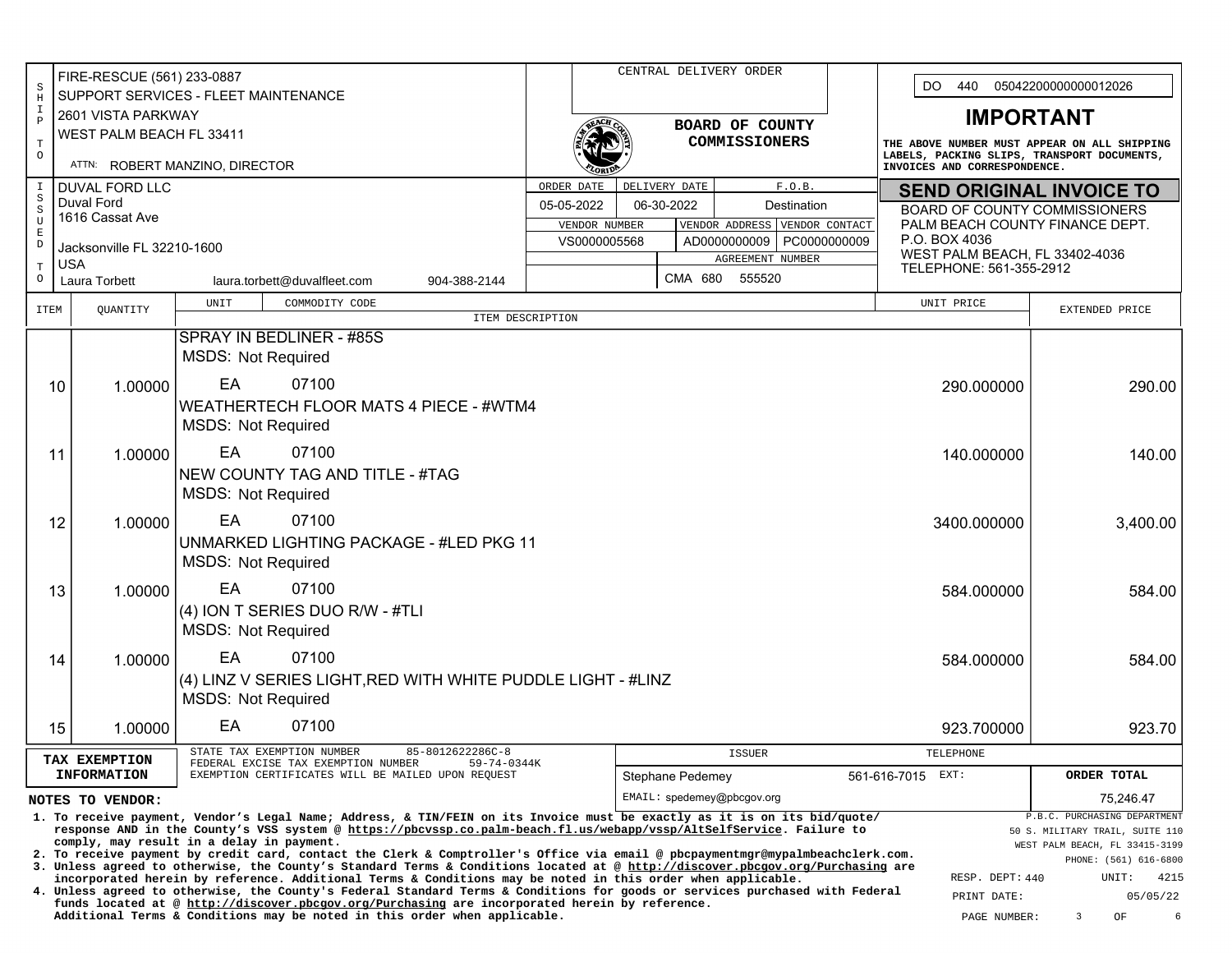|                                    | FIRE-RESCUE (561) 233-0887                                                                           |                                                                                                                                                                                                                                                                  |                  |                               |                  | CENTRAL DELIVERY ORDER                                          |                                                                                                                             |                                      |                                                                 |  |  |  |
|------------------------------------|------------------------------------------------------------------------------------------------------|------------------------------------------------------------------------------------------------------------------------------------------------------------------------------------------------------------------------------------------------------------------|------------------|-------------------------------|------------------|-----------------------------------------------------------------|-----------------------------------------------------------------------------------------------------------------------------|--------------------------------------|-----------------------------------------------------------------|--|--|--|
| $\rm S$<br>$\rm H$                 |                                                                                                      | SUPPORT SERVICES - FLEET MAINTENANCE                                                                                                                                                                                                                             |                  |                               |                  |                                                                 |                                                                                                                             | 440<br>DO.                           | 05042200000000012026                                            |  |  |  |
| $\mathbf I$<br>$\, {\bf P}$        | 2601 VISTA PARKWAY                                                                                   |                                                                                                                                                                                                                                                                  |                  |                               |                  | <b>BOARD OF COUNTY</b>                                          |                                                                                                                             | <b>IMPORTANT</b>                     |                                                                 |  |  |  |
| $\mathbf T$                        | WEST PALM BEACH FL 33411                                                                             |                                                                                                                                                                                                                                                                  |                  |                               |                  | <b>COMMISSIONERS</b>                                            | THE ABOVE NUMBER MUST APPEAR ON ALL SHIPPING<br>LABELS, PACKING SLIPS, TRANSPORT DOCUMENTS,<br>INVOICES AND CORRESPONDENCE. |                                      |                                                                 |  |  |  |
| $\circ$                            |                                                                                                      | ATTN: ROBERT MANZINO, DIRECTOR                                                                                                                                                                                                                                   |                  |                               |                  |                                                                 |                                                                                                                             |                                      |                                                                 |  |  |  |
| $\mathbbm{1}$                      | <b>DUVAL FORD LLC</b>                                                                                |                                                                                                                                                                                                                                                                  | ORDER DATE       |                               | DELIVERY DATE    | F.O.B.                                                          | <b>SEND ORIGINAL INVOICE TO</b>                                                                                             |                                      |                                                                 |  |  |  |
| $_{\rm S}^{\rm S}$<br>$\mathtt{U}$ | Duval Ford<br>1616 Cassat Ave                                                                        |                                                                                                                                                                                                                                                                  | 05-05-2022       |                               | 06-30-2022       | Destination                                                     |                                                                                                                             | <b>BOARD OF COUNTY COMMISSIONERS</b> |                                                                 |  |  |  |
| $\mathbf E$                        |                                                                                                      |                                                                                                                                                                                                                                                                  |                  | VENDOR NUMBER<br>VS0000005568 |                  | VENDOR ADDRESS<br>VENDOR CONTACT<br>AD0000000009   PC0000000009 | P.O. BOX 4036                                                                                                               | PALM BEACH COUNTY FINANCE DEPT.      |                                                                 |  |  |  |
| $\mathbb D$                        | Jacksonville FL 32210-1600                                                                           |                                                                                                                                                                                                                                                                  |                  |                               |                  | AGREEMENT NUMBER                                                |                                                                                                                             | WEST PALM BEACH, FL 33402-4036       |                                                                 |  |  |  |
| $\mathbf T$<br>$\circ$             | <b>USA</b><br><b>Laura Torbett</b>                                                                   | laura.torbett@duvalfleet.com<br>904-388-2144                                                                                                                                                                                                                     |                  |                               | CMA 680          | 555520                                                          |                                                                                                                             | TELEPHONE: 561-355-2912              |                                                                 |  |  |  |
| <b>ITEM</b>                        | QUANTITY                                                                                             | COMMODITY CODE<br>UNIT                                                                                                                                                                                                                                           |                  |                               |                  |                                                                 |                                                                                                                             | UNIT PRICE                           | EXTENDED PRICE                                                  |  |  |  |
|                                    |                                                                                                      | CONSOLE FLOORPLATE FOR FORD TRUCKS W/CENTER SEAT REMOVED                                                                                                                                                                                                         | ITEM DESCRIPTION |                               |                  |                                                                 |                                                                                                                             |                                      |                                                                 |  |  |  |
|                                    |                                                                                                      | - #CC-WBOS-20-FT-K                                                                                                                                                                                                                                               |                  |                               |                  |                                                                 |                                                                                                                             |                                      |                                                                 |  |  |  |
|                                    |                                                                                                      | <b>MSDS: Not Required</b>                                                                                                                                                                                                                                        |                  |                               |                  |                                                                 |                                                                                                                             |                                      |                                                                 |  |  |  |
|                                    | 1.00000<br>16                                                                                        | EA<br>07100                                                                                                                                                                                                                                                      |                  |                               |                  |                                                                 |                                                                                                                             | 1645.000000                          | 1,645.00                                                        |  |  |  |
|                                    |                                                                                                      | 3" FACEPLATE FOR MOTOROLA APX8500 MOBILE RADIO                                                                                                                                                                                                                   |                  |                               |                  |                                                                 |                                                                                                                             |                                      |                                                                 |  |  |  |
|                                    |                                                                                                      | <b>MSDS: Not Required</b>                                                                                                                                                                                                                                        |                  |                               |                  |                                                                 |                                                                                                                             |                                      |                                                                 |  |  |  |
|                                    |                                                                                                      | EA                                                                                                                                                                                                                                                               |                  |                               |                  |                                                                 |                                                                                                                             | 675.000000                           | 675.00                                                          |  |  |  |
|                                    | 1.00000<br>17                                                                                        |                                                                                                                                                                                                                                                                  | 07100            |                               |                  |                                                                 |                                                                                                                             |                                      |                                                                 |  |  |  |
|                                    |                                                                                                      | 1" BLANK FACEPLATE;<br>2" FACEPLATE WITH TWO DC OUTLETS AND ONE USB DUAL-PORT OUTLET; 2"                                                                                                                                                                         |                  |                               |                  |                                                                 |                                                                                                                             |                                      |                                                                 |  |  |  |
|                                    |                                                                                                      | BLANK FACEPLATE; 4" INTERNAL DUAL BEVERAGE HOLDER; 4" CONSOLE TRAY                                                                                                                                                                                               |                  |                               |                  |                                                                 |                                                                                                                             |                                      |                                                                 |  |  |  |
|                                    |                                                                                                      | FOR MISC. ITEMS; HEIGHT ADJUSTABLE ROTATING ARM REST                                                                                                                                                                                                             |                  |                               |                  |                                                                 |                                                                                                                             |                                      |                                                                 |  |  |  |
|                                    |                                                                                                      | <b>MSDS: Not Required</b>                                                                                                                                                                                                                                        |                  |                               |                  |                                                                 |                                                                                                                             |                                      |                                                                 |  |  |  |
|                                    | 1.00000<br>18                                                                                        | EA<br>07100                                                                                                                                                                                                                                                      |                  |                               |                  |                                                                 |                                                                                                                             | 1295.000000                          | 1,295.00                                                        |  |  |  |
|                                    |                                                                                                      | WARN GRILLE GUARD WITH WINCH CARRIER - #57-93905                                                                                                                                                                                                                 |                  |                               |                  |                                                                 |                                                                                                                             |                                      |                                                                 |  |  |  |
|                                    |                                                                                                      | <b>MSDS: Not Required</b>                                                                                                                                                                                                                                        |                  |                               |                  |                                                                 |                                                                                                                             |                                      |                                                                 |  |  |  |
|                                    | 1.00000<br>19                                                                                        | EA<br>07100                                                                                                                                                                                                                                                      |                  |                               |                  |                                                                 |                                                                                                                             | 1079.770000                          | 1,079.77                                                        |  |  |  |
|                                    |                                                                                                      | 12,000 LB WINCH WITH REMOTE - #103254                                                                                                                                                                                                                            |                  |                               |                  |                                                                 |                                                                                                                             |                                      |                                                                 |  |  |  |
|                                    |                                                                                                      | <b>MSDS: Not Required</b>                                                                                                                                                                                                                                        |                  |                               |                  |                                                                 |                                                                                                                             |                                      |                                                                 |  |  |  |
|                                    | 20<br>1.00000                                                                                        | EA<br>07100                                                                                                                                                                                                                                                      |                  |                               |                  |                                                                 |                                                                                                                             | 1395.000000                          | 1,395.00                                                        |  |  |  |
|                                    | TAX EXEMPTION                                                                                        | STATE TAX EXEMPTION NUMBER<br>85-8012622286C-8<br>FEDERAL EXCISE TAX EXEMPTION NUMBER<br>59-74-0344K                                                                                                                                                             |                  |                               |                  | <b>ISSUER</b>                                                   |                                                                                                                             | TELEPHONE                            |                                                                 |  |  |  |
|                                    | <b>INFORMATION</b>                                                                                   | EXEMPTION CERTIFICATES WILL BE MAILED UPON REQUEST                                                                                                                                                                                                               |                  |                               | Stephane Pedemey |                                                                 |                                                                                                                             | 561-616-7015 EXT:                    | ORDER TOTAL                                                     |  |  |  |
|                                    | NOTES TO VENDOR:                                                                                     |                                                                                                                                                                                                                                                                  |                  |                               |                  | EMAIL: spedemey@pbcgov.org                                      |                                                                                                                             |                                      | 75,246.47                                                       |  |  |  |
|                                    |                                                                                                      | 1. To receive payment, Vendor's Legal Name; Address, & TIN/FEIN on its Invoice must be exactly as it is on its bid/quote/<br>response AND in the County's VSS system @ https://pbcvssp.co.palm-beach.fl.us/webapp/vssp/AltSelfService. Failure to                |                  |                               |                  |                                                                 |                                                                                                                             |                                      | P.B.C. PURCHASING DEPARTMENT<br>50 S. MILITARY TRAIL, SUITE 110 |  |  |  |
|                                    |                                                                                                      | comply, may result in a delay in payment.                                                                                                                                                                                                                        |                  |                               |                  |                                                                 |                                                                                                                             |                                      | WEST PALM BEACH, FL 33415-3199                                  |  |  |  |
|                                    |                                                                                                      | 2. To receive payment by credit card, contact the Clerk & Comptroller's Office via email @ pbcpaymentmgr@mypalmbeachclerk.com.<br>3. Unless agreed to otherwise, the County's Standard Terms & Conditions located at @ http://discover.pbcgov.org/Purchasing are |                  |                               |                  |                                                                 |                                                                                                                             |                                      | PHONE: (561) 616-6800                                           |  |  |  |
|                                    |                                                                                                      | incorporated herein by reference. Additional Terms & Conditions may be noted in this order when applicable.<br>4. Unless agreed to otherwise, the County's Federal Standard Terms & Conditions for goods or services purchased with Federal                      |                  |                               |                  |                                                                 |                                                                                                                             | RESP. DEPT: 440<br>PRINT DATE:       | 4215<br>UNIT:<br>05/05/22                                       |  |  |  |
|                                    |                                                                                                      | funds located at @ http://discover.pbcgov.org/Purchasing are incorporated herein by reference.                                                                                                                                                                   |                  |                               |                  |                                                                 |                                                                                                                             |                                      | 6                                                               |  |  |  |
|                                    | Additional Terms & Conditions may be noted in this order when applicable.<br>OF<br>PAGE NUMBER:<br>4 |                                                                                                                                                                                                                                                                  |                  |                               |                  |                                                                 |                                                                                                                             |                                      |                                                                 |  |  |  |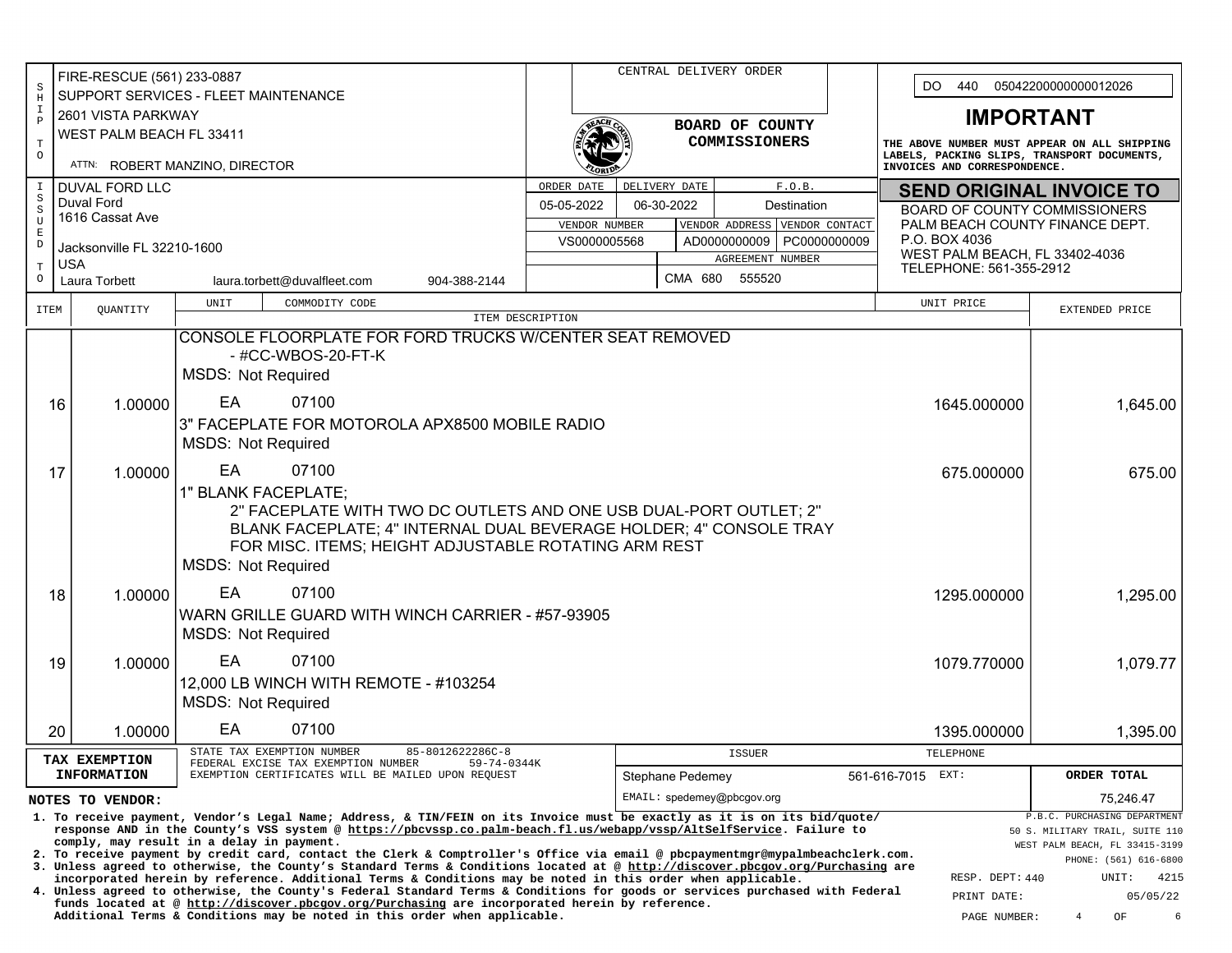|                                                                                                                                                                                                                                                                                                     | FIRE-RESCUE (561) 233-0887<br>$\mbox{\bf S}$               |                       |                           |                                                                                                                                          |                                 |                 |                                                                                                                                                                                                                                             | CENTRAL DELIVERY ORDER                                                        |                  |                            |              |  |                                                                             | DO.<br>05042200000000012026<br>440               |                                |  |                                      |                                                                 |
|-----------------------------------------------------------------------------------------------------------------------------------------------------------------------------------------------------------------------------------------------------------------------------------------------------|------------------------------------------------------------|-----------------------|---------------------------|------------------------------------------------------------------------------------------------------------------------------------------|---------------------------------|-----------------|---------------------------------------------------------------------------------------------------------------------------------------------------------------------------------------------------------------------------------------------|-------------------------------------------------------------------------------|------------------|----------------------------|--------------|--|-----------------------------------------------------------------------------|--------------------------------------------------|--------------------------------|--|--------------------------------------|-----------------------------------------------------------------|
| $\rm H$                                                                                                                                                                                                                                                                                             | SUPPORT SERVICES - FLEET MAINTENANCE<br>2601 VISTA PARKWAY |                       |                           |                                                                                                                                          |                                 |                 |                                                                                                                                                                                                                                             |                                                                               |                  |                            |              |  |                                                                             |                                                  |                                |  |                                      |                                                                 |
| $\mathbbm{1}$<br>$\, {\bf P}$                                                                                                                                                                                                                                                                       |                                                            |                       |                           |                                                                                                                                          |                                 | BOARD OF COUNTY |                                                                                                                                                                                                                                             |                                                                               |                  |                            |              |  | <b>IMPORTANT</b>                                                            |                                                  |                                |  |                                      |                                                                 |
| $\mathbf T$                                                                                                                                                                                                                                                                                         | WEST PALM BEACH FL 33411<br>ATTN: ROBERT MANZINO, DIRECTOR |                       |                           |                                                                                                                                          |                                 |                 |                                                                                                                                                                                                                                             |                                                                               |                  | COMMISSIONERS              |              |  |                                                                             | THE ABOVE NUMBER MUST APPEAR ON ALL SHIPPING     |                                |  |                                      |                                                                 |
| $\circ$                                                                                                                                                                                                                                                                                             |                                                            |                       |                           |                                                                                                                                          |                                 |                 |                                                                                                                                                                                                                                             |                                                                               |                  |                            |              |  | LABELS, PACKING SLIPS, TRANSPORT DOCUMENTS,<br>INVOICES AND CORRESPONDENCE. |                                                  |                                |  |                                      |                                                                 |
| I<br>$\mbox{S}$                                                                                                                                                                                                                                                                                     |                                                            | <b>DUVAL FORD LLC</b> |                           |                                                                                                                                          |                                 |                 |                                                                                                                                                                                                                                             |                                                                               | DELIVERY DATE    |                            | F.O.B.       |  |                                                                             | <b>SEND ORIGINAL INVOICE TO</b>                  |                                |  |                                      |                                                                 |
| $\rm S$                                                                                                                                                                                                                                                                                             | Duval Ford<br>1616 Cassat Ave                              |                       |                           |                                                                                                                                          |                                 |                 |                                                                                                                                                                                                                                             | 05-05-2022<br>06-30-2022<br>Destination                                       |                  |                            |              |  |                                                                             |                                                  |                                |  | <b>BOARD OF COUNTY COMMISSIONERS</b> |                                                                 |
| $\mathtt{U}$<br>$\mathbf E$                                                                                                                                                                                                                                                                         |                                                            |                       |                           |                                                                                                                                          |                                 |                 | VENDOR NUMBER                                                                                                                                                                                                                               | VENDOR ADDRESS VENDOR CONTACT<br>VS0000005568<br>AD0000000009<br>PC0000000009 |                  |                            |              |  |                                                                             | PALM BEACH COUNTY FINANCE DEPT.<br>P.O. BOX 4036 |                                |  |                                      |                                                                 |
| $\mathbb D$                                                                                                                                                                                                                                                                                         | Jacksonville FL 32210-1600<br><b>USA</b>                   |                       |                           |                                                                                                                                          |                                 |                 |                                                                                                                                                                                                                                             | AGREEMENT NUMBER                                                              |                  |                            |              |  |                                                                             |                                                  | WEST PALM BEACH, FL 33402-4036 |  |                                      |                                                                 |
| $\mathbf T$<br>$\circ$                                                                                                                                                                                                                                                                              | Laura Torbett                                              |                       |                           | laura.torbett@duvalfleet.com                                                                                                             | 904-388-2144                    |                 |                                                                                                                                                                                                                                             |                                                                               |                  | CMA 680 555520             |              |  |                                                                             |                                                  | TELEPHONE: 561-355-2912        |  |                                      |                                                                 |
| <b>ITEM</b>                                                                                                                                                                                                                                                                                         | QUANTITY                                                   |                       | UNIT                      | COMMODITY CODE                                                                                                                           |                                 |                 |                                                                                                                                                                                                                                             |                                                                               |                  |                            |              |  |                                                                             |                                                  | UNIT PRICE                     |  | EXTENDED PRICE                       |                                                                 |
|                                                                                                                                                                                                                                                                                                     |                                                            |                       |                           |                                                                                                                                          | ITEM DESCRIPTION                |                 |                                                                                                                                                                                                                                             |                                                                               |                  |                            |              |  |                                                                             |                                                  |                                |  |                                      |                                                                 |
|                                                                                                                                                                                                                                                                                                     |                                                            |                       |                           | KUSSMAUL SUPER AUTO EJECT WITH DELUXE COVER CHARGING BAR<br>GRAPH MODEL 63-11-3106                                                       |                                 |                 |                                                                                                                                                                                                                                             |                                                                               |                  |                            |              |  |                                                                             |                                                  |                                |  |                                      |                                                                 |
|                                                                                                                                                                                                                                                                                                     |                                                            |                       | <b>MSDS: Not Required</b> |                                                                                                                                          |                                 |                 |                                                                                                                                                                                                                                             |                                                                               |                  |                            |              |  |                                                                             |                                                  |                                |  |                                      |                                                                 |
|                                                                                                                                                                                                                                                                                                     |                                                            |                       |                           | 07100                                                                                                                                    |                                 |                 |                                                                                                                                                                                                                                             |                                                                               |                  |                            |              |  |                                                                             |                                                  |                                |  |                                      |                                                                 |
|                                                                                                                                                                                                                                                                                                     | 21<br>1.00000                                              |                       | EA                        | PROCOMP NITRO 3.5 INCH LEVEL KIT; 18x9 PROCOMP WHEELS OR                                                                                 |                                 |                 |                                                                                                                                                                                                                                             |                                                                               |                  |                            |              |  |                                                                             |                                                  | 5475.000000                    |  |                                      | 5,475.00                                                        |
|                                                                                                                                                                                                                                                                                                     |                                                            |                       |                           | EQUAL 35x12.50R18 Ni=0; TRAIL GRAPPLER TIRES 3 INCH BLACK TUBE SIDE STEPS;                                                               |                                 |                 |                                                                                                                                                                                                                                             |                                                                               |                  |                            |              |  |                                                                             |                                                  |                                |  |                                      |                                                                 |
|                                                                                                                                                                                                                                                                                                     |                                                            |                       |                           | SPEEDOMETER CALIBRATOR; LABOR & ALIGNMENT; 3/36K PARTS & LABOR                                                                           |                                 |                 |                                                                                                                                                                                                                                             |                                                                               |                  |                            |              |  |                                                                             |                                                  |                                |  |                                      |                                                                 |
|                                                                                                                                                                                                                                                                                                     |                                                            |                       |                           | WARRANTY - #PROCOMP A                                                                                                                    |                                 |                 |                                                                                                                                                                                                                                             |                                                                               |                  |                            |              |  |                                                                             |                                                  |                                |  |                                      |                                                                 |
|                                                                                                                                                                                                                                                                                                     |                                                            |                       | <b>MSDS: Not Required</b> |                                                                                                                                          |                                 |                 |                                                                                                                                                                                                                                             |                                                                               |                  |                            |              |  |                                                                             |                                                  |                                |  |                                      |                                                                 |
|                                                                                                                                                                                                                                                                                                     | 22<br>1.00000                                              |                       | EA                        | 07100                                                                                                                                    |                                 |                 |                                                                                                                                                                                                                                             |                                                                               |                  |                            |              |  |                                                                             |                                                  | 13600.000000                   |  |                                      | 13,600.00                                                       |
|                                                                                                                                                                                                                                                                                                     |                                                            |                       |                           | FIRELITE FCUHP-406-200 BASIC SERIES / 200 GALLON POLY WATER                                                                              |                                 |                 |                                                                                                                                                                                                                                             |                                                                               |                  |                            |              |  |                                                                             |                                                  |                                |  |                                      |                                                                 |
|                                                                                                                                                                                                                                                                                                     |                                                            |                       |                           | TANK WITH INTEGRATED 5 GALLON FOAM CELL/ CAT UHP PUMP WITH FOAM<br>INDUCTION SYSTEM IDEAL FOR CLASS A CONCENTRATES / CAT DUAL-STRIKE UHP |                                 |                 |                                                                                                                                                                                                                                             |                                                                               |                  |                            |              |  |                                                                             |                                                  |                                |  |                                      |                                                                 |
|                                                                                                                                                                                                                                                                                                     |                                                            |                       |                           | NOZZLE THAT DELIVERS WATER OR FOAM SOLUTION / INJECTION PERCENTAGE                                                                       |                                 |                 |                                                                                                                                                                                                                                             |                                                                               |                  |                            |              |  |                                                                             |                                                  |                                |  |                                      |                                                                 |
|                                                                                                                                                                                                                                                                                                     |                                                            |                       |                           | FROM 0.5% TO 6.0% / 9 HP HONDA GAS ENGINE WITH ELECTRIC START / 1500                                                                     |                                 |                 |                                                                                                                                                                                                                                             |                                                                               |                  |                            |              |  |                                                                             |                                                  |                                |  |                                      |                                                                 |
|                                                                                                                                                                                                                                                                                                     |                                                            |                       |                           | SERIES UHP HANNAY ELECTRIC REWIND REEL / 100' OF 1/2" HIGH PRESSURE                                                                      |                                 |                 |                                                                                                                                                                                                                                             |                                                                               |                  |                            |              |  |                                                                             |                                                  |                                |  |                                      |                                                                 |
|                                                                                                                                                                                                                                                                                                     |                                                            |                       |                           | RATED BOOSTER HOSE WITH UHP NOZZLE / PRESSURE GAUGE / INLET FILTER /<br>PRIMARY AND SECONDARY PRESSURE RELIEF / PURGING SYSTEM INCLUDES  |                                 |                 |                                                                                                                                                                                                                                             |                                                                               |                  |                            |              |  |                                                                             |                                                  |                                |  |                                      |                                                                 |
|                                                                                                                                                                                                                                                                                                     |                                                            |                       |                           | SHIPPING, BRACKET INSTALL, MOUNTING SKID IN PICK UP BED, SUPPLY & WIRE                                                                   |                                 |                 |                                                                                                                                                                                                                                             |                                                                               |                  |                            |              |  |                                                                             |                                                  |                                |  |                                      |                                                                 |
|                                                                                                                                                                                                                                                                                                     |                                                            |                       |                           | <b>CIRCUIT BREAKER FOR</b>                                                                                                               |                                 |                 |                                                                                                                                                                                                                                             |                                                                               |                  |                            |              |  |                                                                             |                                                  |                                |  |                                      |                                                                 |
|                                                                                                                                                                                                                                                                                                     |                                                            |                       |                           | <b>REEL WIRE REEL</b>                                                                                                                    |                                 |                 |                                                                                                                                                                                                                                             |                                                                               |                  |                            |              |  |                                                                             |                                                  |                                |  |                                      |                                                                 |
|                                                                                                                                                                                                                                                                                                     | TAX EXEMPTION                                              |                       |                           | STATE TAX EXEMPTION NUMBER<br>FEDERAL EXCISE TAX EXEMPTION NUMBER                                                                        | 85-8012622286C-8<br>59-74-0344K |                 |                                                                                                                                                                                                                                             |                                                                               |                  | <b>ISSUER</b>              |              |  |                                                                             |                                                  | TELEPHONE                      |  |                                      |                                                                 |
|                                                                                                                                                                                                                                                                                                     | <b>INFORMATION</b>                                         |                       |                           | EXEMPTION CERTIFICATES WILL BE MAILED UPON REQUEST                                                                                       |                                 |                 |                                                                                                                                                                                                                                             |                                                                               | Stephane Pedemey |                            |              |  | 561-616-7015                                                                |                                                  | EXT:                           |  | ORDER TOTAL                          |                                                                 |
|                                                                                                                                                                                                                                                                                                     | NOTES TO VENDOR:                                           |                       |                           |                                                                                                                                          |                                 |                 |                                                                                                                                                                                                                                             |                                                                               |                  | EMAIL: spedemey@pbcqov.org |              |  |                                                                             |                                                  |                                |  |                                      | 75,246.47                                                       |
|                                                                                                                                                                                                                                                                                                     |                                                            |                       |                           | 1. To receive payment, Vendor's Legal Name; Address, & TIN/FEIN on its Invoice must be exactly as it is on its bid/quote/                |                                 |                 |                                                                                                                                                                                                                                             |                                                                               |                  |                            |              |  |                                                                             |                                                  |                                |  |                                      | P.B.C. PURCHASING DEPARTMENT<br>50 S. MILITARY TRAIL, SUITE 110 |
| response AND in the County's VSS system @ https://pbcvssp.co.palm-beach.fl.us/webapp/vssp/AltSelfService. Failure to<br>comply, may result in a delay in payment.<br>2. To receive payment by credit card, contact the Clerk & Comptroller's Office via email @ pbcpaymentmgr@mypalmbeachclerk.com. |                                                            |                       |                           |                                                                                                                                          |                                 |                 |                                                                                                                                                                                                                                             |                                                                               |                  |                            |              |  |                                                                             |                                                  |                                |  |                                      | WEST PALM BEACH, FL 33415-3199                                  |
|                                                                                                                                                                                                                                                                                                     |                                                            |                       |                           | 3. Unless agreed to otherwise, the County's Standard Terms & Conditions located at @ http://discover.pbcgov.org/Purchasing are           |                                 |                 |                                                                                                                                                                                                                                             |                                                                               |                  |                            |              |  |                                                                             |                                                  |                                |  |                                      | PHONE: (561) 616-6800<br>UNIT:<br>4215                          |
|                                                                                                                                                                                                                                                                                                     |                                                            |                       |                           |                                                                                                                                          |                                 |                 | incorporated herein by reference. Additional Terms & Conditions may be noted in this order when applicable.<br>4. Unless agreed to otherwise, the County's Federal Standard Terms & Conditions for goods or services purchased with Federal |                                                                               |                  |                            |              |  |                                                                             |                                                  | RESP. DEPT: 440<br>PRINT DATE: |  |                                      | 05/05/22                                                        |
| funds located at @ http://discover.pbcgov.org/Purchasing are incorporated herein by reference.<br>Additional Terms & Conditions may be noted in this order when applicable.                                                                                                                         |                                                            |                       |                           |                                                                                                                                          |                                 |                 |                                                                                                                                                                                                                                             |                                                                               |                  |                            | PAGE NUMBER: |  | 5                                                                           | 6<br>OF                                          |                                |  |                                      |                                                                 |